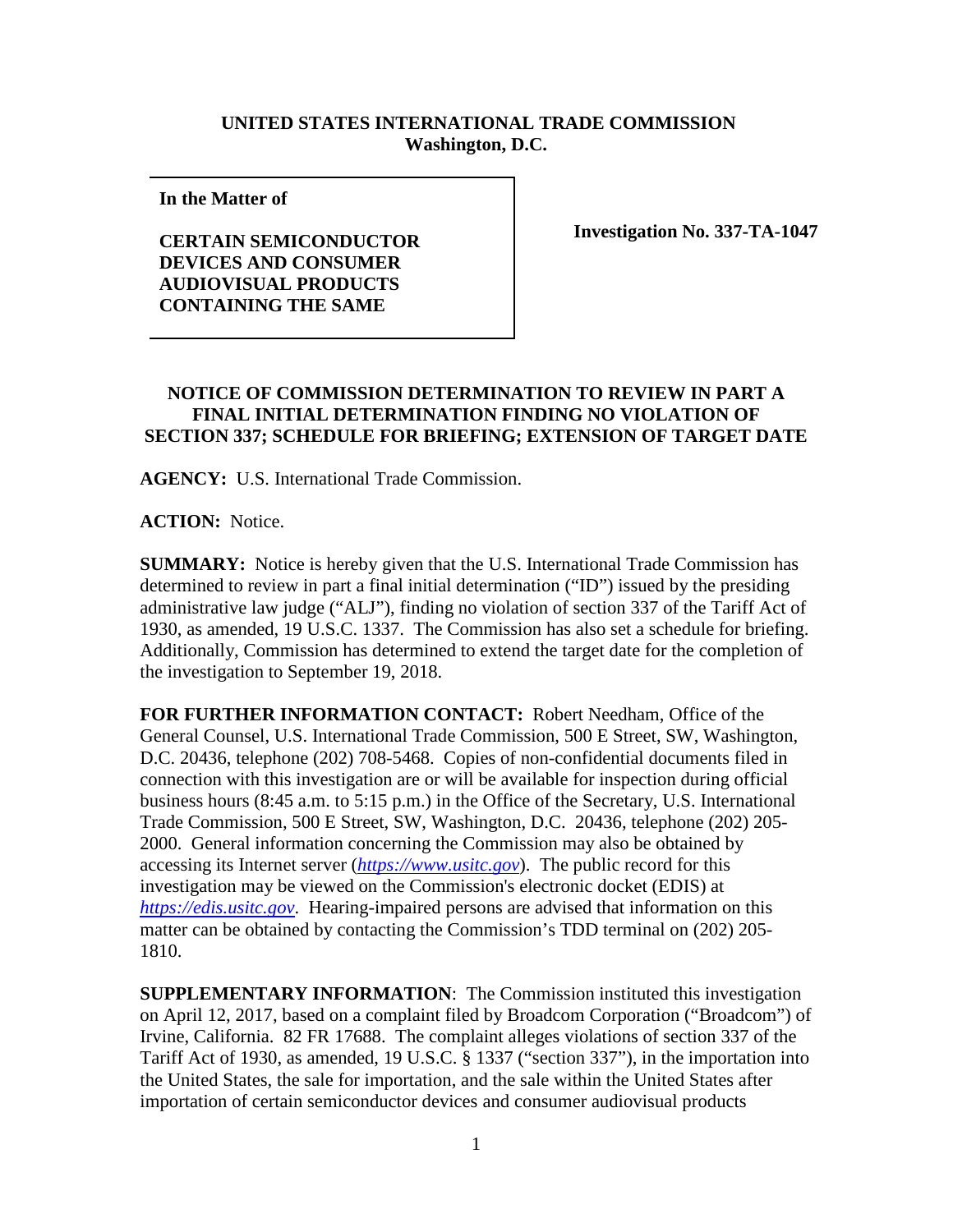containing the same that infringe U.S. Patent Nos. 7,310,104; 7,342,967; 7,590,059; 8,068,171; and 8,284,844. *Id.* The Commission's notice of investigation named as respondents MediaTek Inc. of Hsinchu City, Taiwan, MediaTek USA Inc. of San Jose, California, and MStar Semiconductor Inc. of ChuPei Hsinchu Hsien, Taiwan (together, "MediaTek"); Sigma Designs, Inc. of Fremont, California ("Sigma"); LG Electronics Inc. of Seoul, Republic of Korea and LG Electronics U.S.A., Inc. of Englewood Cliffs, New Jersey (together, "LG"); Funai Electric Company, Ltd., of Osaka, Japan, Funai Corporation, Inc. of Rutherford, New Jersey, and P&F USA, Inc. of Alpharetta, Georgia (together, "Funai"); and Vizio, Inc., of Irvine, California ("Vizio"). *Id.* The Office of Unfair Import Investigations is not participating in this investigation. *Id.*

Several parties were terminated from the investigation based on settlement. Specifically, the Commission terminated the investigation with respect to Funai, Order No. 31 (Nov. 7, 2017), *not reviewed* Notice (Dec. 12, 2017); MediaTek, Order No. 35 (Nov. 29, 2017), *not reviewed* Notice (Dec. 19, 2017); and LG, Order No. 42 (Apr. 9, 2018), *not reviewed* Notice (May 4, 2018). Accordingly, only respondents Sigma and Vizio (together, "Respondents") remained in the investigation at the time of the final ID.

The Commission also terminated two patents and several claims based on Broadcom's partial withdrawal of the complaint. Specifically, the Commission terminated the investigation with respect to the '967 patent, the '171 patent, claims 21-30 of the '059 patent, and claim 14 of the '844 patent. Order No. 24 (Oct. 10, 2017), *not reviewed* Notice (Oct. 24, 2017). Broadcom also elected to withdraw claims 5 and 11-13 of the '844 patent in its post-hearing brief. ID at 7. Accordingly, at the time of the final ID, the only remaining claims were 1, 10, 11, 16, 17, and 22 of the '104 patent; claims 1- 4, 6-10, of the '844 patent; and claims 11-20 of the '059 patent.

On May 11, 2018, the ALJ issued a final ID finding no violation of section 337. Specifically, he found that Respondents did not infringe any claim, that the asserted claims of the '844 patent are invalid, and that Broadcom did not satisfy the technical prong of the domestic industry requirement for the '104 patent.

On May 29, 2018, Broadcom and Respondents each petitioned for review of the ID. On June 6, 2018, the parties opposed each other's petitions.

Having examined the record of this investigation, including the ALJ's final ID, the petitions for review, and the responses thereto, the Commission has determined to review the final ID in part. Specifically, the Commission has determined to review the following issues: (1) the construction of "a processor adapted to control a decoding process" in claim 1 of the '844 patent, as well as related issues of infringement, invalidity, and the technical prong of the domestic industry requirement with respect to the limitation; (2) the finding that Fandrianto satisfies the limitation "adapted to perform a decoding function on a digital media stream" of claim 1 of the '844 patent; (3) the construction of "the blended graphics image" in claim 1 of the '104 patent, as well as related issues of infringement, invalidity, and the technical prong of the domestic industry requirement with respect to the limitation; (4) the construction of "blend the blended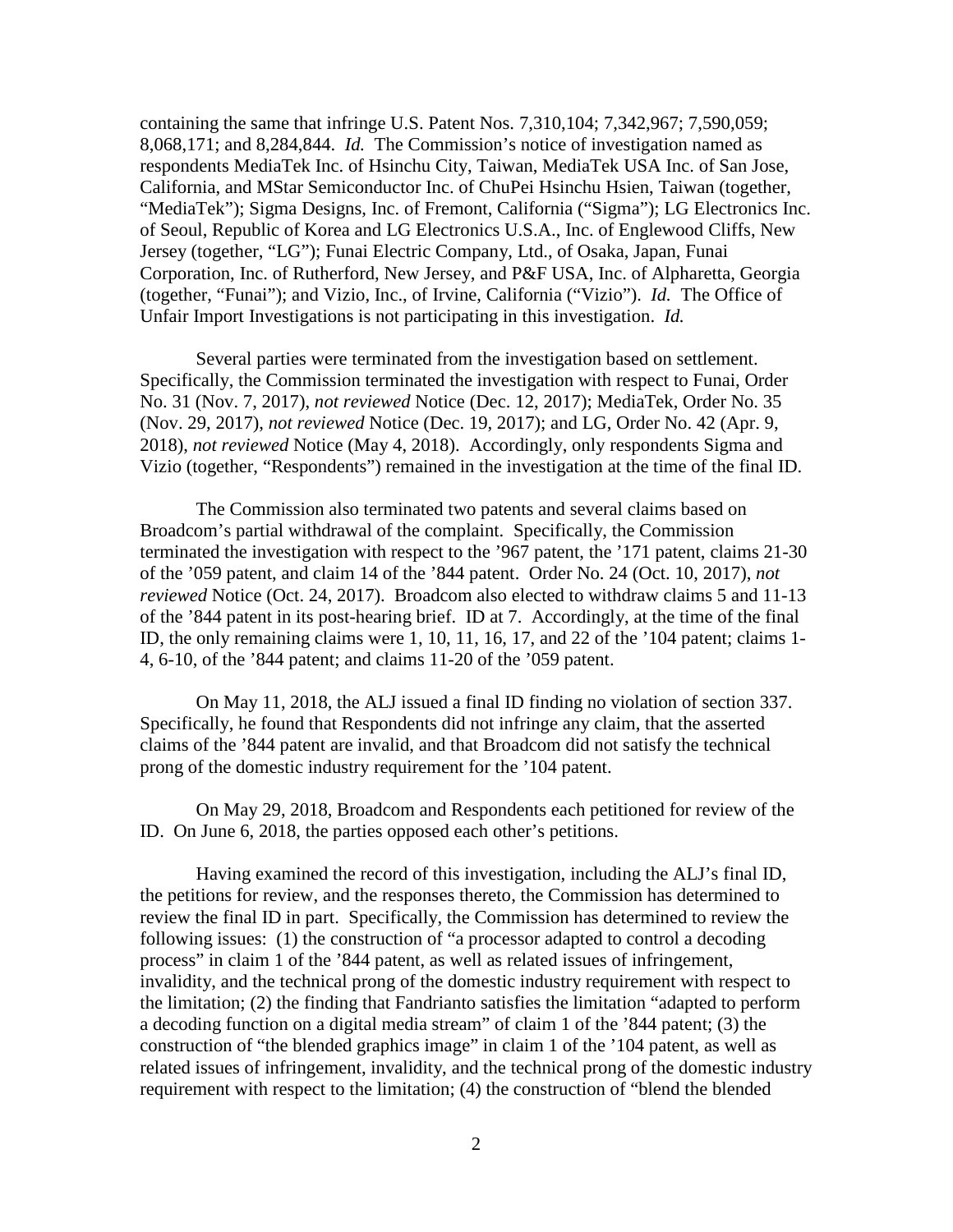graphics image with the video image using the alpha values and/or at least one value derived from the alpha values" in claim 1 of the '104 patent, as well as related issues of infringement, invalidity, and the technical prong of the domestic industry requirement with respect to the limitation; and (5) the finding that claims 1 and 10 of the '104 patent would be rendered obvious by Gloudemans in view of Porter & Duff under Broadcom's proposed claim constructions.

The parties are requested to brief their positions on the issues under view with reference to applicable law and the evidentiary record. In connection with its review, the Commission is interested in briefing on the following issues:

- 1. Should the construction of the term "a processor adapted to control a decoding process" of the '844 patent include the concept of "orchestrate," and what is the difference between "control" and "orchestrate" in the context of this patent?
- 2. Should the construction of the term "a processor adapted to control a decoding process" of the '844 patent include the concept of a ""pipeline" or "stage"?
- 3. In construing the term "blend the blended graphics image with the video image using the alpha values and/or at least one value derived from the alpha values" in claim 1 of the '104 patent, under what legal theory (if any) may the Commission base its construction upon Broadcom's arguments in the district court case *Broadcom Corp. v. SiRF Technology, Inc.*, Case No. 8:08-cv-00546-JVS-MLG (C.D. Cal. July 15, 2010)?
- 4. If your responses to the questions above contend that one or more of the final ID's claim constructions should be changed, please explain how each change in claim construction would impact the issues of infringement, invalidity, and the technical prong of the domestic industry requirement.

The parties have been invited to brief only the discrete issues described above, with reference to the applicable law and evidentiary record. The parties are not to brief other issues on review, which are adequately presented in the parties' existing filings.

In connection with the final disposition of this investigation, the Commission may (1) issue an order that could result in the exclusion of the subject articles from entry into the United States, and/or (2) issue a cease and desist order that could result in the respondent being required to cease and desist from engaging in unfair acts in the importation and sale of such articles. Accordingly, the Commission is interested in receiving written submissions that address the form of remedy, if any, that should be ordered. If a party seeks exclusion of an article from entry into the United States for purposes other than entry for consumption, the party should so indicate and provide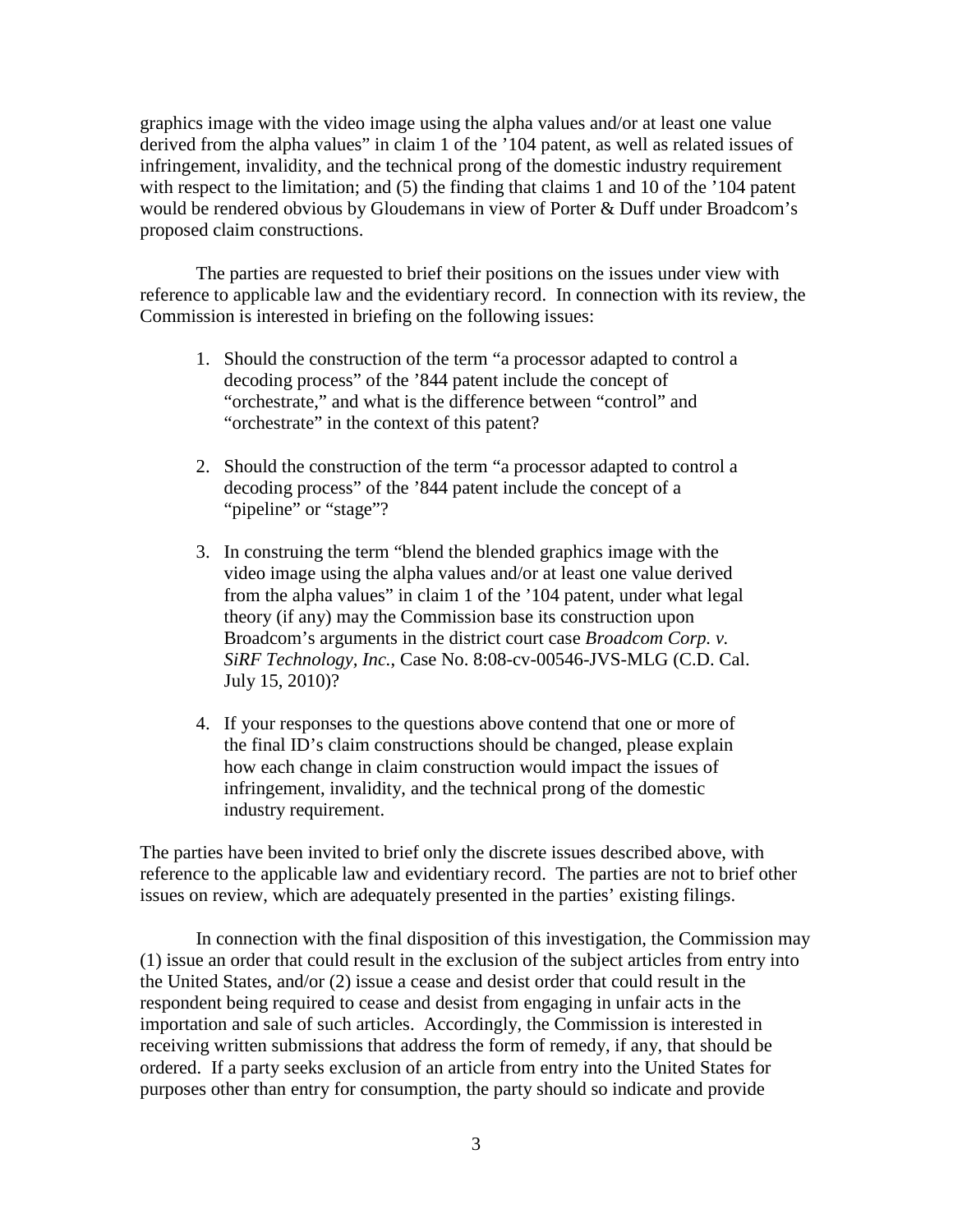information establishing that activities involving other types of entry either are adversely affecting it or likely to do so. For background, see *Certain Devices for Connecting Computers via Telephone Lines*, Inv. No. 337-TA-360, USITC Pub. No. 2843 (December 1994) (Commission Opinion).

If the Commission contemplates some form of remedy, it must consider the effects of that remedy upon the public interest. The factors the Commission will consider include the effect that an exclusion order and/or a cease and desist order would have on (1) the public health and welfare, (2) competitive conditions in the U.S. economy, (3) U.S. production of articles that are like or directly competitive with those that are subject to investigation, and (4) U.S. consumers. The Commission is therefore interested in receiving written submissions that address the aforementioned public interest factors in the context of this investigation. The Commission is particularly interested in briefing on the following issue:

1. If the Commission were to issue remedial orders in this investigation, could the demand for the excluded articles be fulfilled by others?

If the Commission orders some form of remedy, the U.S. Trade Representative, as delegated by the President, has 60 days to approve or disapprove the Commission's action. *See* Presidential Memorandum of July 21, 2005, 70 FR 43251 (July 26, 2005). During this period, the subject articles would be entitled to enter the United States under bond, in an amount determined by the Commission and prescribed by the Secretary of the Treasury. The Commission is therefore interested in receiving submissions concerning the amount of the bond that should be imposed if a remedy is ordered.

**WRITTEN SUBMISSIONS:** The parties to the investigation are requested to file written submissions on the issues identified in this notice. Parties to the investigation, interested government agencies, and any other interested parties are encouraged to file written submissions on the issues of remedy, the public interest, and bonding. Such submissions should address the recommended determination by the ALJ on remedy and bonding, which issued on May 23, 2018. Broadcom is also requested to submit proposed remedial orders for the Commission's consideration. Broadcom is additionally requested to state the date that the '059, '844 and '104 patents expire, the HTSUS numbers under which the subject articles are imported, and to supply a list of known importers of the subject articles. The written submissions, exclusive of any exhibits, must not exceed 60 pages, and must be filed no later than close of business on July 27, 2018. Reply submissions must not exceed 30 pages, and must be filed no later than the close of business on August 3, 2018. No further submissions on these issues will be permitted unless otherwise ordered by the Commission.

Persons filing written submissions must file the original document electronically on or before the deadlines stated above and submit 8 true paper copies to the Office of the Secretary by noon the next day pursuant to section 210.4(f) of the Commission's Rules of Practice and Procedure (19 CFR § 210.4(f)). Submissions should refer to the investigation number ("Inv. No. 337-TA-1047") in a prominent place on the cover page